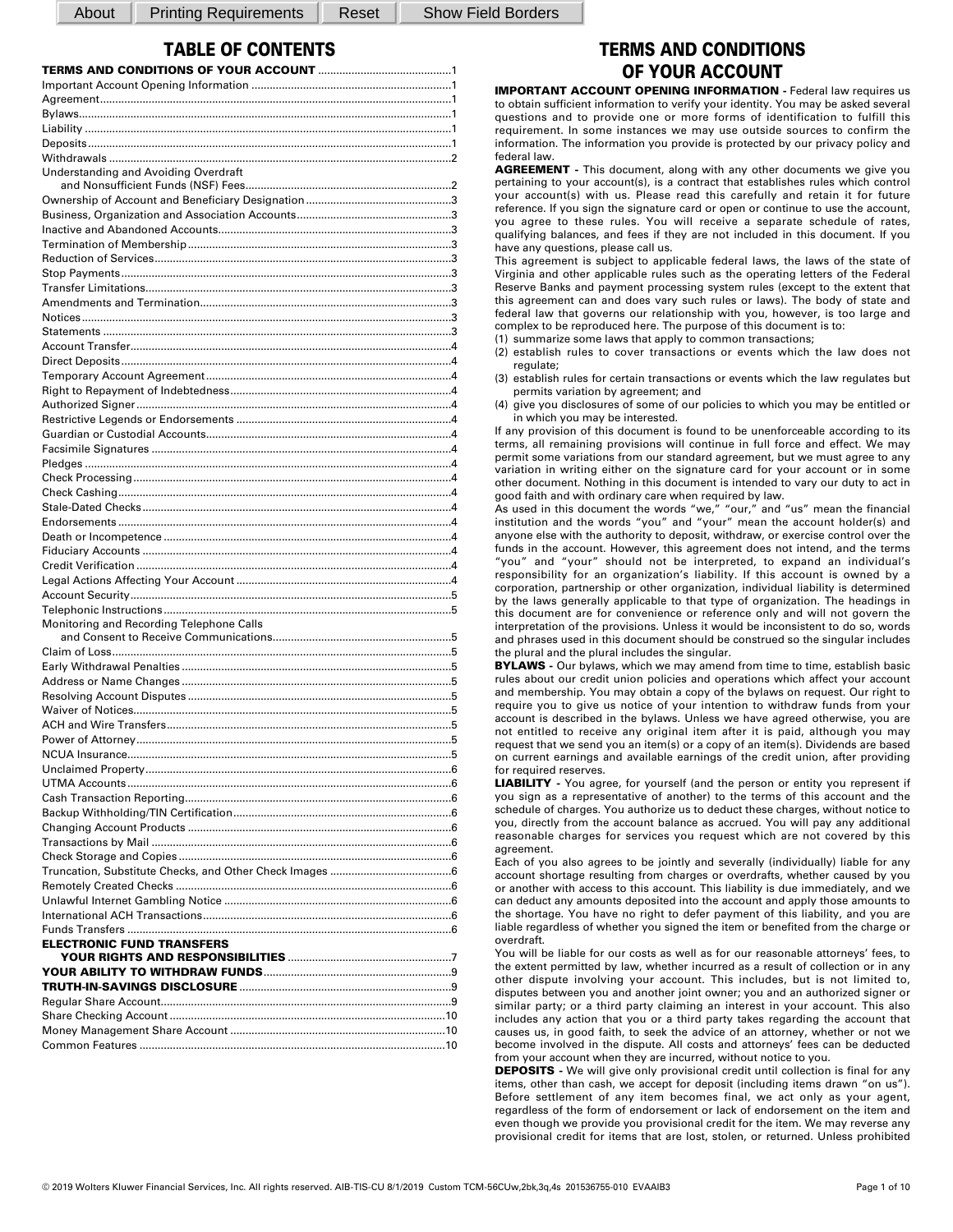by law, we also reserve the right to charge back to your account the amount of any item deposited to your account or cashed for you which was initially paid by the payor bank and which is later returned to us due to an allegedly forged, unauthorized or missing endorsement, claim of alteration, encoding error, counterfeit cashier's check or other problem which in our judgment justifies reversal of credit. You authorize us to attempt to collect previously returned items without giving you notice, and in attempting to collect we may permit the payor bank to hold an item beyond the midnight deadline. Actual credit for deposits of, or payable in, foreign currency will be at the exchange rate in effect on final collection in U.S. dollars. We are not responsible for transactions by mail or outside depository until we actually record them. If you deliver a deposit to us and you will not be present when the deposit is counted, you must provide us an itemized list of the deposit (deposit slip). To process the deposit, we will verify and record the deposit, and credit the deposit to the account. If there are any discrepancies between the amounts shown on the itemized list of the deposit and the amount we determine to be the actual deposit, we will notify you of the discrepancy. You will be entitled to credit only for the actual deposit as determined by us, regardless of what is stated on the itemized deposit slip. We will treat and record all transactions received after our "daily cutoff time" on a business day we are open, or received on a day we are not open for business, as if initiated on the next business day that we are open. At our option, we may take an item for collection rather than for deposit. If we accept a third-party check or draft for deposit, we may require any third-party endorsers to verify or guarantee their endorsements, or endorse in our presence.

#### **WITHDRAWALS -**

Generally - Unless clearly indicated otherwise on the account records, any of you, acting alone, who signs to open the account or has authority to make withdrawals may withdraw or transfer all or any part of the account balance at any time. Each of you (until we receive written notice to the contrary) authorizes each other person who signs or has authority to make withdrawals to endorse any item payable to you or your order for deposit to this account or any other transaction with us.

**Postdated checks -** A postdated check is one which bears a date later than the date on which the check is written. We may properly pay and charge your account for a postdated check even though payment was made before the date of the check, unless we have received written notice of the postdating in time to have a reasonable opportunity to act. Because we process checks mechanically, your notice will not be effective and we will not be liable for failing to honor your notice unless it precisely identifies the number, date, amount and payee of the item.

**Checks and withdrawal rules -** If you do not purchase your check blanks from us, you must be certain that we approve the check blanks you purchase. We may refuse any withdrawal or transfer request which you attempt on forms not approved by us or by any method we do not specifically permit. We may refuse any withdrawal or transfer request which is greater in number than the frequency permitted, or which is for an amount greater or less than any withdrawal limitations. We will use the date the transaction is completed by us (as opposed to the date you initiate it) to apply the frequency limitations. In addition, we may place limitations on the account until your identity is verified.

Even if we honor a nonconforming request, we are not required to do so later. If you violate the stated transaction limitations (if any), in our discretion we may close your account or reclassify it as a transaction account. If we reclassify your account, your account will be subject to the fees and earnings rules of the new account classification.

If we are presented with an item drawn against your account that would be a "substitute check," as defined by law, but for an error or defect in the item introduced in the substitute check creation process, you agree that we may pay such item.

**Cash withdrawals -** We recommend you take care when making large cash withdrawals because carrying large amounts of cash may pose a danger to your personal safety. As an alternative to making a large cash withdrawal, you may want to consider a cashier's check or similar instrument. You assume full responsibility of any loss in the event the cash you withdraw is lost, stolen, or destroyed. You agree to hold us harmless from any loss you incur as a result of your decision to withdraw funds in the form of cash.

**Multiple signatures, electronic check conversion, and similar transactions -** An electronic check conversion transaction is a transaction where a check or similar item is converted into an electronic fund transfer as defined in the Electronic Fund Transfers regulation. In these types of transactions the check or similar item is either removed from circulation (truncated) or given back to you. As a result, we have no opportunity to review the signatures or otherwise examine the original check or item. You agree that, as to these or any items as to which we have no opportunity to examine the signatures, you waive any requirement of multiple signatures.

#### **UNDERSTANDING AND AVOIDING OVERDRAFT AND NONSUFFICIENT FUNDS (NSF) FEES -**

**Generally -** The information in this section is being provided to help you understand what happens if your account is overdrawn. Understanding the concepts of overdrafts and nonsufficient funds (NSF) is important and can help you avoid being assessed fees or charges. This section also provides contractual terms relating to overdrafts and NSF transactions.

An overdrawn account will typically result in you being charged an overdraft fee or an NSF fee. Generally, an overdraft occurs when there is not enough money in your account to pay for a transaction, but we pay (or cover) the transaction anyway. An NSF transaction is slightly different. In an NSF transaction, we do

not cover the transaction. Instead, the transaction is rejected and the item or requested payment is returned. In either situation, we can charge you a fee.

**Determining your available balance -** We use the "available balance" method to determine whether your account is overdrawn, that is, whether there is enough money in your account to pay for a transaction. Importantly, your "available" balance may not be the same as your account's "actual" balance. This means an overdraft or an NSF transaction could occur regardless of your account's actual balance.

Your account's actual balance only includes transactions that have settled up to that point in time, that is, transactions (deposits and payments) that have posted to your account. The actual balance does not include outstanding transactions (such as checks that have not yet cleared and electronic transactions that have been authorized but which are still pending). The balance on your periodic statement is the ledger balance for your account as of the statement date.

As the name implies, your available balance is calculated based on the money "available" in your account to make payments. In other words, the available balance takes transactions that have been authorized, but not yet settled, and subtracts them from the actual balance. In addition, when calculating your available balance, any "holds" placed on deposits that have not yet cleared are also subtracted from the actual balance. For more information on how holds placed on funds in your account can impact your available balance, read the subsection titled "A temporary debit authorization hold affects your account balance."

**Overdrafts -** You understand that we may, at our discretion, honor withdrawal requests that overdraw your account. However, the fact that we may honor withdrawal requests that overdraw the account balance does not obligate us to do so later. So you can NOT rely on us to pay overdrafts on your account regardless of how frequently or under what circumstances we have paid overdrafts on your account in the past. We can change our practice of paying, or not paying, discretionary overdrafts on your account without notice to you. You can ask us if we have other account services that might be available to you where we commit to paying overdrafts under certain circumstances, such as an overdraft protection line-of-credit or a plan to sweep funds from another account you have with us. You agree that we may charge fees for overdrafts. We may use subsequent deposits, including direct deposits of social security or other government benefits, to cover such overdrafts and overdraft fees.

**Nonsufficient funds (NSF) fees -** If an item drafted by you (such as a check) or a transaction you set up (such as a preauthorized transfer) is presented for payment in an amount that is more than the amount of money available in your account, and we decide not to pay the item or transaction, you agree that we can charge you an NSF fee for returning the payment. Be aware that such an item or payment may be presented multiple times and that we do not monitor or control the number of times a transaction is presented for payment. You agree that we may charge you an NSF fee each time a payment is presented if the amount of money available in your account is not sufficient to cover the payment, regardless of the number of times the payment is presented.

Payment types - Some, but not necessarily all, of the ways you can access the funds in your account include debit card transactions, automated clearing house (ACH) transactions, and check transactions. All these payment types can use different processing systems and some may take more or less time to post. This information is important for a number of reasons. For example, keeping track of the checks you write and the timing of the preauthorized payments you set up will help you to know what other transactions might still post against your account.

**Balance information -** Keeping track of your balance is important. You can review your balance in a number of ways including reviewing your periodic statement, reviewing your balance online, accessing your account information by phone, or coming into one of our branches.

**Funds availability -** Knowing when funds you deposit into your checking account will be made available for withdrawal is another important concept that can help you avoid being assessed fees or charges. Please see our funds availability disclosure for information on when different types of deposits will be made available for withdrawal. For those accounts to which our funds availability policy disclosure does not apply, you can ask us when you make a deposit when those funds will be available for withdrawal. An item may be returned after the funds from the deposit of that item are made available for withdrawal. In that case, we will reverse the credit of the item. We may determine the amount of available funds in your account for the purpose of deciding whether to return an item for insufficient funds at any time between the times we receive the item and when we return the item or send a notice in lieu of return. We need only make one determination, but if we choose to make a subsequent determination, the account balance at the subsequent time will determine whether there are insufficient available funds.

**A temporary debit authorization hold affects your account balance -** On debit card purchases, merchants may request a temporary hold on your account for a specified sum of money when the merchant does not know the exact amount of the purchase at the time the card is authorized. The amount of the temporary hold may be more than the actual amount of your purchase. Some common transactions where this occurs involve purchases of gasoline, hotel rooms, or meals at restaurants. When this happens, our processing system cannot determine that the amount of the hold exceeds the actual amount of your purchase. This temporary hold, and the amount charged to your account, will eventually be adjusted to the actual amount of your purchase, but it could be three calendar days, or even longer in some cases, before the adjustment is made. Until the adjustment is made, the amount of funds in your account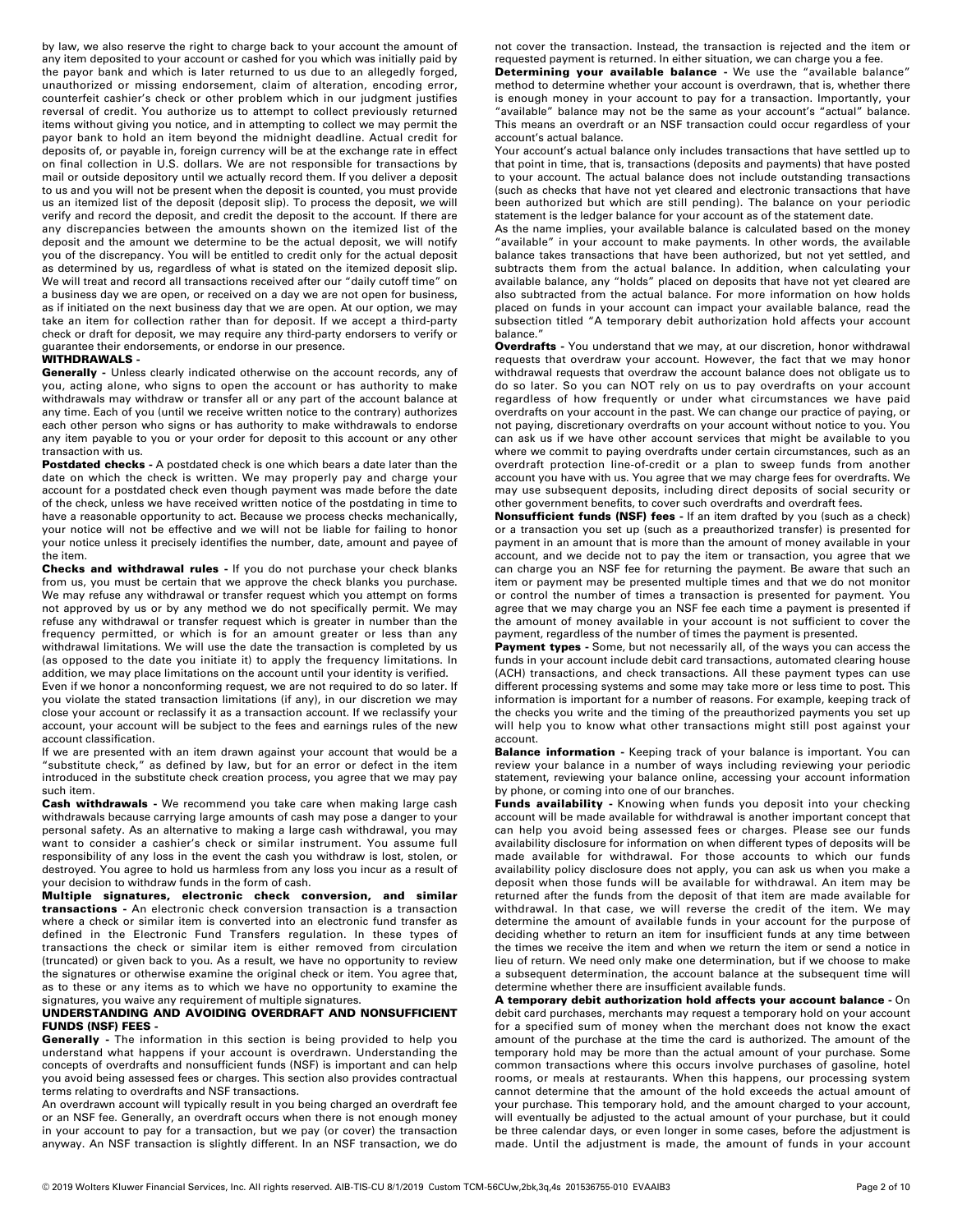available for other transactions will be reduced by the amount of the temporary hold. If another transaction is presented for payment in an amount greater than the funds left after the deduction of the temporary hold amount, you will be charged an NSF or overdraft fee according to our NSF or overdraft fee policy. You will be charged the fee even if you would have had sufficient funds in your account if the amount of the hold had been equal to the amount of your purchase.

## **OWNERSHIP OF ACCOUNT AND BENEFICIARY DESIGNATION -** These

rules apply to this account depending on the form of ownership and beneficiary designation, if any, specified on the account records. We reserve the right to refuse some forms of ownership on any or all of our accounts. We make no representations as to the appropriateness or effect of the ownership and beneficiary designations, except as they determine to whom we pay the account funds.

## **Individual Account -** is an account in the name of one person.

**Joint Account - With Survivorship (And Not As Tenants In Common) -** is an account in the name of two or more persons. Each of you intend and agree that on the death of a party to the account, the deceased party's ownership in the account passes to the surviving party or parties to the account. This is subject to any previous pledge to which we have agreed. If two or more of you survive, you will own the balance in the account as joint tenants with survivorship and not as tenants in common. Joint owner removal from joint accounts must be made at that joint owner's request.

**Revocable Trust or Pay-On-Death Account -** If two or more of you create this type of account, you own the account jointly with survivorship. Beneficiaries cannot withdraw unless: (1) all persons creating the account die, and (2) the beneficiary is then living. If two or more beneficiaries are named and survive the death of all persons creating the account, beneficiaries will own this account in equal shares, without right of survivorship. The person(s) creating either of these account types may: (1) change beneficiaries, (2) change account types, and (3) withdraw all or part of the account funds at any time.

**BUSINESS, ORGANIZATION AND ASSOCIATION ACCOUNTS -** Earnings in the form of interest, dividends, or credits will be paid only on collected funds, unless otherwise provided by law or our policy. You represent that you have the authority to open and conduct business on this account on behalf of the entity. We may require the governing body of the entity opening the account to give us a separate authorization telling us who is authorized to act on its behalf. We will honor the authorization until we actually receive written notice of a change from the governing body of the entity.

**INACTIVE AND ABANDONED ACCOUNTS -** Inactive accounts are defined as those accounts whose owners have neither transacted monetary activity (except for dividend postings) nor contacted the Credit Union concerning their accounts. Those accounts which remain inactive for a period of 1 year and more will be charged a monthly fee, or the balance of the account, whichever is less. Refer to our Fee Schedule for the amount of the monthly fee. (Exception: Fee will not be charged for Custodian Accounts or member accounts with Individual Retirement Accounts, regardless of inactive status.) It is also the policy of the credit union to turn over to the state government, as required by law, balances of all accounts considered to be abandoned property. Those accounts, including Custodian and Individual Retirement Accounts, are defined as abandoned based on the time period specified in the law of the state of residence listed on their account.

According to the provisions of the Federal Credit Union Act and SDFCU's Bylaws, members may be expelled due to non-participation in Credit Union activities. Members may be expelled for this reason where members' share balances are depleted by the assessment of the inactive account fee and where members' accounts become abandoned property and are turned over to the government.

**TERMINATION OF MEMBERSHIP -** In exercising the Credit Union's statutory lien against a member's shares in the event of defaulted loan or overdrawn account, the member's shares may become depleted. At that time, the member will be notified that his membership in the Credit Union may be terminated. In accordance with the Credit Union's Bylaws, a member shall have 6 months to repay any losses and other costs owed to the Credit Union and increase his share balance to at least the par value of one share to regain his membership.

**REDUCTION OF SERVICES -** In the event the Credit Union does not exercise its statutory lien, a member who has defaulted on a loan or overdraws an account at the Credit Union will be restricted to voting in annual elections and maintaining a Regular Share Account. In such cases, members will be notified that all other services will be denied to them. Members denied services under this policy may have full benefits restored upon repayment of all defaulted loans, overdraws, and costs caused by the member. A member who defaults to bankruptcy may receive services previously denied should the member reaffirm a debt prior to receiving his discharge in bankruptcy.

According to the Credit Union's Bylaws, withdrawal from the field of membership shall not operate to relieve a member of any liability to this Credit Union.

**STOP PAYMENTS -** Unless otherwise provided, the rules in this section cover stopping payment of items such as checks and drafts. Rules for stopping payment of other types of transfers of funds, such as consumer electronic fund transfers, may be established by law or our policy. If we have not disclosed these rules to you elsewhere, you may ask us about those rules.

We may accept an order to stop payment on any item from any one of you. You must make any stop-payment order in the manner required by law and we must receive it in time to give us a reasonable opportunity to act on it before our stoppayment cutoff time. Because stop-payment orders are handled by computers,

to be effective, your stop-payment order must precisely identify the number, date, and amount of the item, and the payee. You may stop payment on any item drawn on your account whether you sign the item or not. Generally, if your stop-payment order is given to us in writing it is effective for six months. Your order will lapse after that time if you do not renew the order in writing before the end of the six-month period. If the original stop-payment order was oral your stop-payment order will lapse after 14 calendar days if you do not confirm your order in writing within that time period. We are not obligated to notify you when a stop-payment order expires.

If you stop payment on an item and we incur any damages or expenses because of the stop payment, you agree to indemnify us for those damages or expenses, including attorneys' fees. You assign to us all rights against the payee or any other holder of the item. You agree to cooperate with us in any legal actions that we may take against such persons. You should be aware that anyone holding the item may be entitled to enforce payment against you despite the stoppayment order.

Our stop-payment cutoff time is one hour after the opening of the next banking day after the banking day on which we receive the item. Additional limitations on our obligation to stop payment are provided by law (e.g., we paid the item in cash or we certified the item).

**TRANSFER LIMITATIONS -** For savings and money market accounts you may make up to six transfers or withdrawals by means of a preauthorized, automatic, or telephonic transfer to another account of yours or to a third party or by check, debit card, or similar order to a third party during any calendar month (or statement cycle of at least four weeks). A preauthorized transfer includes any arrangement with us to pay a third party from your account at (i) a predetermined time; (ii) on a fixed schedule or (iii) upon oral or written orders including orders received through the automated clearing house (ACH). If the transfer or withdrawal is initiated in person, by mail, or at an ATM then there is no limit on the number of payments that may be made directly to you, directly to us for amounts you owe us, or transfers to other accounts you have with us. Withdrawals by phone are also unlimited if you are requesting that a check be mailed to you.

**AMENDMENTS AND TERMINATION -** We may change our bylaws and any term of this agreement. Rules governing changes in rates are provided separately in the Truth-in-Savings disclosure or in another document. For other changes we will give you reasonable notice in writing or by any other method permitted by law. We may close this account if your membership in the credit union terminates, or by giving reasonable notice to you and tender of the account balance personally or by mail. Items presented for payment after the account is closed may be dishonored. When you close your account, you are responsible for leaving enough money in the account to cover any outstanding items and charges to be paid from the account. Only a joint tenant that is a member can close an account. Reasonable notice depends on the circumstances, and in some cases such as when we cannot verify your identity or we suspect fraud, it might be reasonable for us to give you notice after the change or account closure becomes effective. For instance, if we suspect fraudulent activity with respect to your account, we might immediately freeze or close your account and then give you notice. At our option, we may suspend your rights to member services if you violate the terms of this agreement. If we have notified you of a change in any term of your account and you continue to have your account after the effective date of the change, you have agreed to the new term(s).

**NOTICES -** Any written notice you give us is effective when we actually receive it, and it must be given to us according to the specific delivery instructions provided elsewhere, if any. We must receive it in time to have a reasonable opportunity to act on it. If the notice is regarding a check or other item, you must give us sufficient information to be able to identify the check or item, including the precise check or item number, amount, date and payee. Written notice we give you is effective when it is deposited in the United States Mail with proper postage and addressed to your mailing address we have on file. Notice to any of you is notice to all of you.

**STATEMENTS - Your duty to report unauthorized signatures, alterations and forgeries -** You must examine your statement of account with "reasonable promptness." If you discover (or reasonably should have discovered) any unauthorized signatures or alterations, you must promptly notify us of the relevant facts. As between you and us, if you fail to do either of these duties, you will have to either share the loss with us, or bear the loss entirely yourself (depending on whether we used ordinary care and, if not, whether we substantially contributed to the loss). The loss could be not only with respect to items on the statement but other items with unauthorized signatures or alterations by the same wrongdoer.

You agree that the time you have to examine your statement and report to us will depend on the circumstances, but will not, in any circumstance, exceed a total of 30 days from when the statement is first sent or made available to you.

You further agree that if you fail to report any unauthorized signatures, alterations or forgeries in your account within 60 days of when we first send or make the statement available, you cannot assert a claim against us on any items in that statement, and as between you and us the loss will be entirely yours. This 60-day limitation is without regard to whether we used ordinary care. The limitation in this paragraph is in addition to that contained in the first paragraph of this section.

Your duty to report other errors or problems - In addition to your duty to review your statements for unauthorized signatures, alterations and forgeries, you agree to examine your statement with reasonable promptness for any other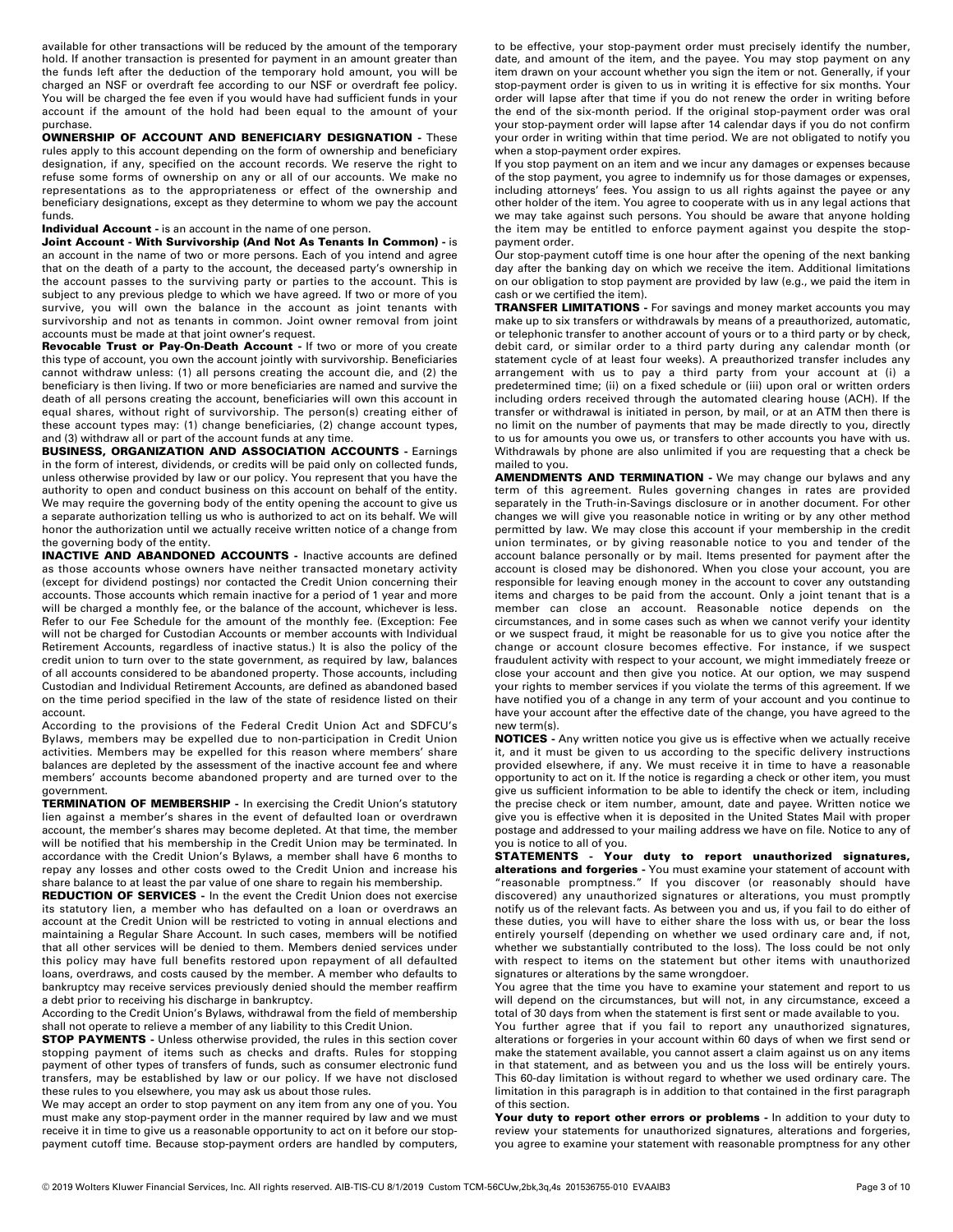error or problem - such as an encoding error or an unexpected deposit amount. Also, if you receive or we make available either your items or images of your items, you must examine them for any unauthorized or missing endorsements or any other problems. You agree that the time you have to examine your statement and items and report to us will depend on the circumstances. However, this time period shall not exceed 60 days. Failure to examine your statement and items and report any errors to us within 60 days of when we first send or make the statement available precludes you from asserting a claim against us for any errors on items identified in that statement and as between you and us the loss will be entirely yours.

**Errors relating to electronic fund transfers or substitute checks -** For information on errors relating to electronic fund transfers (e.g., on-line, mobile, debit card or ATM transactions) refer to your Electronic Fund Transfers disclosure and the sections on consumer liability and error resolution. For information on errors relating to a substitute check you received, refer to your disclosure entitled Substitute Checks and Your Rights.

**Duty to notify if statement not received - You agree to immediately notify** us if you do not receive your statement by the date you normally expect to receive it. Not receiving your statement in a timely manner is a sign that there may be an issue with your account, such as possible fraud or identity theft.

**ACCOUNT TRANSFER -** This account may not be transferred or assigned without our prior written consent.

**DIRECT DEPOSITS -** If we are required for any reason to reimburse the federal government for all or any portion of a benefit payment that was directly deposited into your account, you authorize us to deduct the amount of our liability to the federal government from the account or from any other account you have with us, without prior notice and at any time, except as prohibited by law. We may also use any other legal remedy to recover the amount of our liability.

**TEMPORARY ACCOUNT AGREEMENT -** If the account documentation indicates that this is a temporary account agreement, each person who signs to open the account or has authority to make withdrawals (except as indicated to the contrary) may transact business on this account. However, we may at some time in the future restrict or prohibit further use of this account if you fail to comply with the requirements we have imposed within a reasonable time.

**RIGHT TO REPAYMENT OF INDEBTEDNESS -** You each agree that we may (without prior notice and when permitted by law) charge against and deduct from this account any due and payable debt any of you owe us now or in the future. If this account is owned by one or more of you as individuals, we may set off any funds in the account against a due and payable debt a partnership owes us now or in the future, to the extent of your liability as a partner for the partnership debt. If your debt arises from a promissory note, then the amount of the due and payable debt will be the full amount we have demanded, as entitled under the terms of the note, and this amount may include any portion of the balance for which we have properly accelerated the due date.

In addition to these contract rights, we may also have rights under a "statutory lien." A "lien" on property is a creditor's right to obtain ownership of the property in the event a debtor defaults on a debt. A "statutory lien" is one created by federal or state statute. If federal or state law provides us with a statutory lien, then we are authorized to apply, without prior notice, your shares and dividends to any debt you owe us, in accord with the statutory lien.

Neither our contract rights nor rights under a statutory lien apply to this account if prohibited by law. For example, neither our contract rights nor rights under a statutory lien apply to this account if: (a) it is an Individual Retirement Account or similar tax-deferred account, or (b) the debt is created by a consumer credit transaction under a credit card plan (but this does not affect our rights under any consensual security interest), or (c) the debtor's right of withdrawal arises only in a representative capacity. We will not be liable for the dishonor of any check or draft when the dishonor occurs because we charge and deduct an amount you owe us from your account. You agree to hold us harmless from any claim arising as a result of our exercise of our right to repayment.

**AUTHORIZED SIGNER (Individual Accounts only) -** A single individual is the owner. The authorized signer is merely designated to conduct transactions on the owner's behalf. The owner does not give up any rights to act on the account, and the authorized signer may not in any manner affect the rights of the owner or beneficiaries, if any, other than by withdrawing funds from the account. The owner is responsible for any transactions of the authorized signer. We undertake no obligation to monitor transactions to determine that they are on the owner's behalf.

The owner may terminate the authorization at any time, and the authorization is automatically terminated by the death of the owner. However, we may continue to honor the transactions of the authorized signer until: (a) we have received written notice or have actual knowledge of the termination of authority, and (b) we have a reasonable opportunity to act on that notice or knowledge. We may refuse to accept the designation of an authorized signer.

**RESTRICTIVE LEGENDS OR ENDORSEMENTS -** The automated processing of the large volume of checks we receive prevents us from inspecting or looking for restrictive legends, restrictive endorsements or other special instructions on every check. For this reason, we are not required to honor any restrictive legend or endorsement or other special instruction placed on checks you write unless we have agreed in writing to the restriction or instruction. Unless we have agreed in writing, we are not responsible for any losses, claims, damages, or expenses that result from your placement of these restrictions or instructions on your checks. Examples of restrictive legends placed on checks are "must be presented within 90 days" or "not valid for more than \$1,000.00." The payee's signature accompanied by the words "for deposit only" is an example of a restrictive endorsement.

**GUARDIAN OR CUSTODIAL ACCOUNTS -** This account is not subject to dormant service charges if the deposit was made: (1) by a court or (2) by a guardian pursuant to order of a court or (3) by any other person for the benefit of a person who was an infant at the time of the making of such deposit and which deposit is subject to withdrawal only upon the further order of such court or such guardian or other person. This account may become subject to dormant service charges one year after such infant attains the age of eighteen years or one year after the death of such infant, whichever occurs sooner. At our option, we may require proof of guardian or custodial status.

**FACSIMILE SIGNATURES -** Unless you make advance arrangements with us, we have no obligation to honor facsimile signatures on your checks or other orders. If we do agree to honor items containing facsimile signatures, you authorize us, at any time, to charge you for all checks, drafts, or other orders, for the payment of money, that are drawn on us. You give us this authority regardless of by whom or by what means the facsimile signature(s) may have been affixed so long as they resemble the facsimile signature specimen filed with us, and contain the required number of signatures for this purpose. You must notify us at once if you suspect that your facsimile signature is being or has been misused.

**PLEDGES -** Each owner of this account may pledge all or any part of the funds in it for any purpose to which we agree. Any pledge of this account must first be satisfied before the rights of any surviving account owner or account beneficiary become effective.

**CHECK PROCESSING -** We process items mechanically by relying solely on the information encoded in magnetic ink along the bottom of the items. This means that we do not individually examine all of your items to determine if the item is properly completed, signed and endorsed or to determine if it contains any information other than what is encoded in magnetic ink. You agree that we have exercised ordinary care if our automated processing is consistent with general banking practice, even though we do not inspect each item. Because we do not inspect each item, if you write a check to multiple payees, we can properly pay the check regardless of the number of endorsements unless you notify us in writing that the check requires multiple endorsements. We must receive the notice in time for us to have a reasonable opportunity to act on it, and you must tell us the precise date of the check, amount, check number and payee. We are not responsible for any unauthorized signature or alteration that would not be identified by a reasonable inspection of the item. Using an automated process helps us keep costs down for you and all account holders.

**CHECK CASHING -** We may charge a fee for anyone that does not have an account with us who is cashing a check, draft or other instrument written on your account. We may also require reasonable identification to cash such a check, draft or other instrument. We can decide what identification is reasonable under the circumstances and such identification may be documentary or physical and may include collecting a thumbprint or fingerprint.

**STALE-DATED CHECKS -** We are not obligated to, but may at our option, pay a check, other than a certified check, presented for payment more than six months after its date. If you do not want us to pay a stale-dated check, you must place a stop-payment order on the check in the manner we have described elsewhere.

**ENDORSEMENTS -** We may accept for deposit any item payable to you or your order, even if they are not endorsed by you. We may give cash back to any one of you. We may supply any missing endorsement(s) for any item we accept for deposit or collection, and you warrant that all endorsements are genuine.

**DEATH OR INCOMPETENCE** - You agree to notify us promptly if any person with a right to withdraw funds from your account(s) dies or is adjudicated (determined by the appropriate official) incompetent. We may continue to honor your checks, items, and instructions until: (a) we know of your death or adjudication of incompetence, and (b) we have had a reasonable opportunity to act on that knowledge. You agree that we may pay or certify checks drawn on or before the date of death or adjudication of incompetence for up to ten (10) days after your death or adjudication of incompetence unless ordered to stop payment by someone claiming an interest in the account.

FIDUCIARY ACCOUNTS - Accounts may be opened by a person acting in a fiduciary capacity. A fiduciary is someone who is appointed to act on behalf of and for the benefit of another. We are not responsible for the actions of a fiduciary, including the misuse of funds. This account may be opened and maintained by a person or persons named as a trustee under a written trust agreement, or as executors, administrators, or conservators under court orders. You understand that by merely opening such an account, we are not acting in the capacity of a trustee in connection with the trust nor do we undertake any obligation to monitor or enforce the terms of the trust or letters.

**CREDIT VERIFICATION -** You agree that we may verify credit and employment history by any necessary means, including preparation of a credit report by a credit reporting agency.

**LEGAL ACTIONS AFFECTING YOUR ACCOUNT -** If we are served with a subpoena, restraining order, writ of attachment or execution, levy, garnishment, search warrant, or similar order relating to your account (termed "legal action" in this section), we will comply with that legal action. Or, in our discretion, we may freeze the assets in the account and not allow any payments out of the account until a final court determination regarding the legal action. We may do these things even if the legal action involves less than all of you. In these cases, we will not have any liability to you if there are insufficient funds to pay your items because we have withdrawn funds from your account or in any way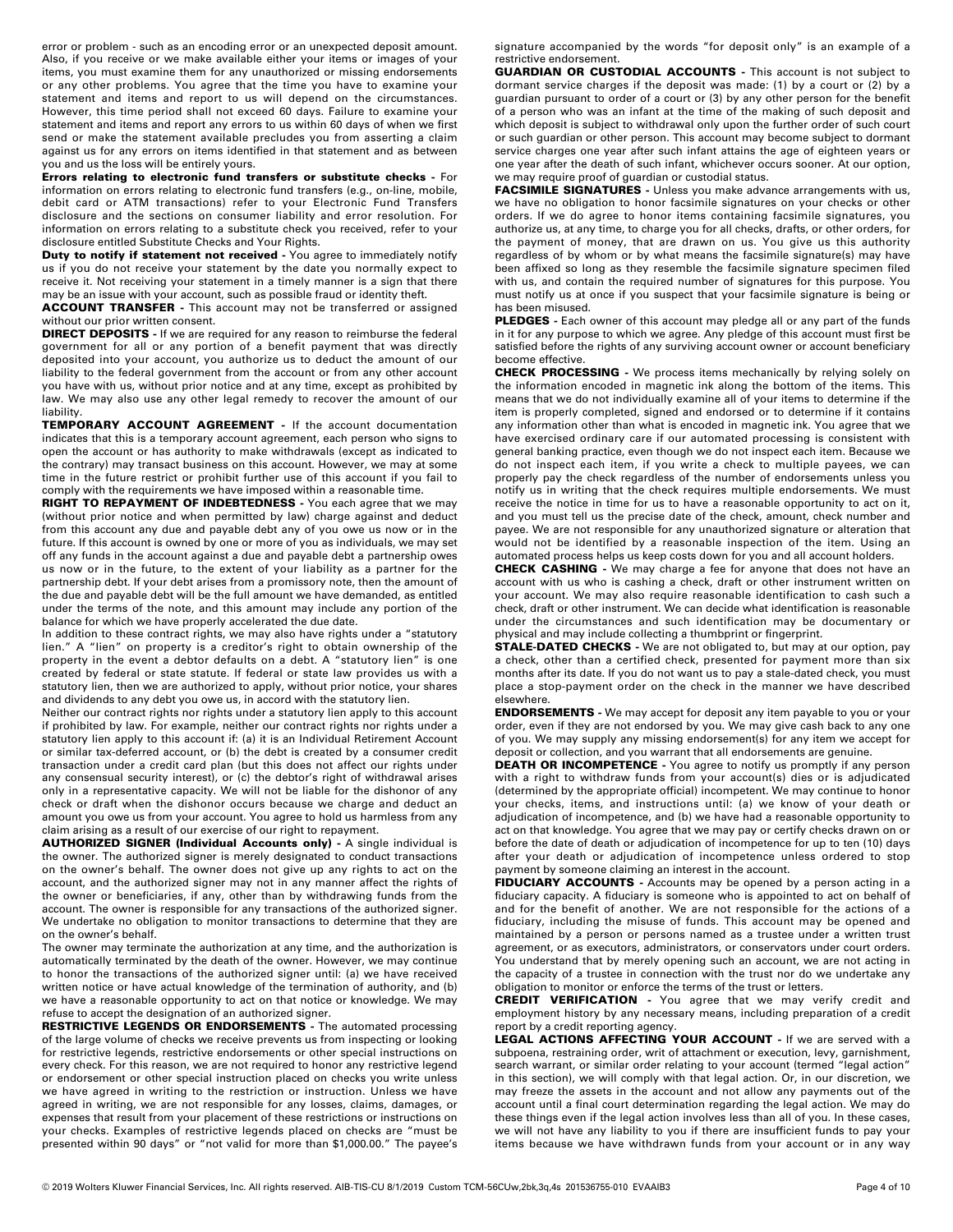restricted access to your funds in accordance with the legal action. Any fees or expenses we incur in responding to any legal action (including, without limitation, attorneys' fees and our internal expenses) may be charged against your account. The list of fees applicable to your account(s) provided elsewhere may specify additional fees that we may charge for certain legal actions. **ACCOUNT SECURITY -**

**Duty to protect account information and methods of access -** It is your responsibility to protect the account number(s) and access device(s) (e.g., an ATM card, point-of-sale card and/or PIN) for your account(s). Do not discuss, compare, or share information about your account number(s) or access device(s) with anyone unless you are willing to give them full use of your money. Checks and electronic withdrawals are processed by automated methods, and anyone who obtains your account number or access device could use it to withdraw money from your account, with or without your permission.

**Positive pay and other fraud prevention services -** Except for consumer electronic fund transfers subject to Regulation E, you agree that if we offer you services appropriate for your account to help identify and limit fraud or other unauthorized transactions against your account, and you reject those services, you will be responsible for any fraudulent or unauthorized transactions which could have been prevented by the services we offered. You will not be responsible for such transactions if we acted in bad faith or to the extent our negligence contributed to the loss. Such services include positive pay or commercially reasonable security procedures. The positive pay service can help detect and prevent check fraud and is appropriate for account holders that issue: a high volume of checks, a lot of checks to the general public, or checks for large dollar amounts.

**Account numbers -** Thieves can encode your account number on a check which looks and functions like an authorized check and can be used to withdraw money from your account. Your account number can also be used to issue a "remotely created check." Like a typical check, a remotely created check (sometimes called a telecheck, preauthorized draft or demand draft) is a draft or check that can be used to withdraw money from your account. Unlike a typical check or draft, however, a remotely created check is not issued by the paying bank and does not contain the signature of the account owner (or a signature purported to be the signature of the account owner). If you have truly authorized the remotely created check (to purchase a service or merchandise, for example), it is properly payable. But it can be risky to authorize a remotely created check. A swindler could issue a remotely created check in an amount greater than you authorized, or issue additional remotely created checks that you have not authorized. We will not know if the withdrawal is unauthorized or in an amount greater than the amount you have authorized. Payment can be made from your account even though you did not contact us directly and order the payment.

**Access devices -** If you furnish your access device and grant actual authority to make transfers to someone who then exceeds that authority, you will be liable for the transfers unless we have been notified that transfers by that person are no longer authorized. Please review the additional information you have received or will receive regarding transfers by access device.

**Blank checks -** You must also take precaution in safeguarding your blank checks. Notify us at once if you think your blank checks have been lost or stolen. As between you and us, if you are negligent in safeguarding your checks, you must bear the loss entirely yourself, or share the loss with us if we failed to use ordinary care which substantially contributes to the loss.

**TELEPHONIC INSTRUCTIONS -** Unless required by law or we have agreed otherwise in writing, we are not required to act upon instructions you give us via facsimile transmission or leave by voice mail or on a telephone answering machine.

**MONITORING AND RECORDING TELEPHONE CALLS AND CONSENT TO RECEIVE COMMUNICATIONS -** Subject to federal and state law, we may monitor or record phone calls for security reasons, to maintain a record and to ensure that you receive courteous and efficient service. You consent in advance to any such recording.

To provide you with the best possible service in our ongoing business relationship for your account we may need to contact you about your account from time to time by telephone, text messaging or email. However, we first obtain your consent to contact you about your account in compliance with applicable consumer protection provisions in the federal Telephone Consumer Protection Act of 1991 (TCPA), CAN-SPAM Act and their related federal regulations and orders issued by the Federal Communications Commission (FCC).

- Your consent is limited to your account, and as authorized by applicable law and regulations.
- Your consent is voluntary and not conditioned on the purchase of any product or service from us.

With the above understandings, you authorize us to contact you regarding your account throughout its existence using any telephone numbers or email addresses that you have previously provided to us by virtue of an existing business relationship or that you may subsequently provide to us..

This consent is regardless of whether the number we use to contact you is assigned to a landline, a paging service, a cellular wireless service, a specialized mobile radio service, other radio common carrier service or any other service for which you may be charged for the call. You further authorize us to contact you through the use of voice, voice mail and text messaging, including the use of pre-recorded or artificial voice messages and an automated dialing device.

If necessary, you may change or remove any of the telephone numbers or email addresses at any time using any reasonable means to notify us.

**CLAIM OF LOSS -** If you claim a credit or refund because of a forgery, alteration, or any other unauthorized withdrawal, you agree to cooperate with us in the investigation of the loss, including giving us an affidavit containing whatever reasonable information we require concerning your account, the transaction, and the circumstances surrounding the loss. You will notify law enforcement authorities of any criminal act related to the claim of lost, missing, or stolen checks or unauthorized withdrawals. We will have a reasonable period of time to investigate the facts and circumstances surrounding any claim of loss. Unless we have acted in bad faith, we will not be liable for special or consequential damages, including loss of profits or opportunity, or for attorneys' fees incurred by you.

You agree that you will not waive any rights you have to recover your loss against anyone who is obligated to repay, insure, or otherwise reimburse you for your loss. You will pursue your rights or, at our option, assign them to us so that we may pursue them. Our liability will be reduced by the amount you recover or are entitled to recover from these other sources.

**EARLY WITHDRAWAL PENALTIES (and involuntary withdrawals) -** We may impose early withdrawal penalties on a withdrawal from a time or term share account even if you don't initiate the withdrawal. For instance, the early withdrawal penalty may be imposed if the withdrawal is caused by the enforcement of our right to repayment of indebtedness against funds in the account or as a result of an attachment or other legal process. We may close your account and impose the early withdrawal penalty on the entire account balance in the event of a partial early withdrawal. See your notice of penalty for early withdrawals for additional information.

**ADDRESS OR NAME CHANGES -** You are responsible for notifying us of any change in your address or your name. Unless we agree otherwise, change of address or name must be made in writing by at least one of the account holders. Informing us of your address or name change on a check reorder form is not sufficient. We will attempt to communicate with you only by use of the most recent address you have provided to us. If provided elsewhere, we may impose a service fee if we attempt to locate you.

**RESOLVING ACCOUNT DISPUTES -** We may place an administrative hold on the funds in your account (refuse payment or withdrawal of the funds) if it becomes subject to a claim adverse to (1) your own interest; (2) others claiming an interest as survivors or beneficiaries of your account; or (3) a claim arising by operation of law. The hold may be placed for such period of time as we believe reasonably necessary to allow a legal proceeding to determine the merits of the claim or until we receive evidence satisfactory to us that the dispute has been resolved. We will not be liable for any items that are dishonored as a consequence of placing a hold on funds in your account for these reasons.

**WAIVER OF NOTICES -** To the extent permitted by law, you waive any notice of non-payment, dishonor or protest regarding any items credited to or charged against your account. For example, if you deposit an item and it is returned unpaid or we receive a notice of nonpayment, we do not have to notify you unless required by federal Regulation CC or other law.

**ACH AND WIRE TRANSFERS -** This agreement is subject to Article 4A of the Uniform Commercial Code - Fund Transfers as adopted in the state in which you have your account with us. If you originate a fund transfer and you identify by name and number a beneficiary financial institution, an intermediary financial institution or a beneficiary, we and every receiving or beneficiary financial institution may rely on the identifying number to make payment. We may rely on the number even if it identifies a financial institution, person or account other than the one named. You agree to be bound by automated clearing house association rules. These rules provide, among other things, that payments made to you, or originated by you, are provisional until final settlement is made through a Federal Reserve Bank or payment is otherwise made as provided in Article 4A-403(a) of the Uniform Commercial Code. If we do not receive such payment, we are entitled to a refund from you in the amount credited to your account and the party originating such payment will not be considered to have paid the amount so credited. Credit entries may be made by ACH. If we receive a payment order to credit an account you have with us by wire or ACH, we are not required to give you any notice of the payment order or credit.

**POWER OF ATTORNEY -** You may wish to appoint an agent to conduct transactions on your behalf. (We, however, have no duty or agreement whatsoever to monitor or insure that the acts of the agent are for your benefit.) This may be done by allowing your agent to sign in that capacity on the signature card or by separate form, such as a power of attorney. A power of attorney continues until your death or the death of the person given the power. If the power of attorney is not "durable," it is revoked when you become incompetent. We may continue to honor the transactions of the agent until: (a) we have received written notice or have actual knowledge of the termination of the authority or the death of an owner, and (b) we have had a reasonable opportunity to act on that notice or knowledge. You agree not to hold us responsible for any loss or damage you may incur as a result of our following instructions given by an agent acting under a valid power of attorney.

**NCUA INSURANCE -** Funds in your account(s) with us are insured by the National Credit Union Administration (NCUA) and backed by the full faith and credit of the United States. The amount of insurance coverage you have depends on the number of accounts you have with us that are of different "ownership." An individual account is one unique form of "ownership"; a joint account, a pay-on-death account, and a self directed qualified retirement account (e.g., an IRA) are examples of some of the others. Share insurance for a person's self directed qualified retirement account is up to \$250,000. (An IRA is a self directed qualified retirement account as is any account where the owner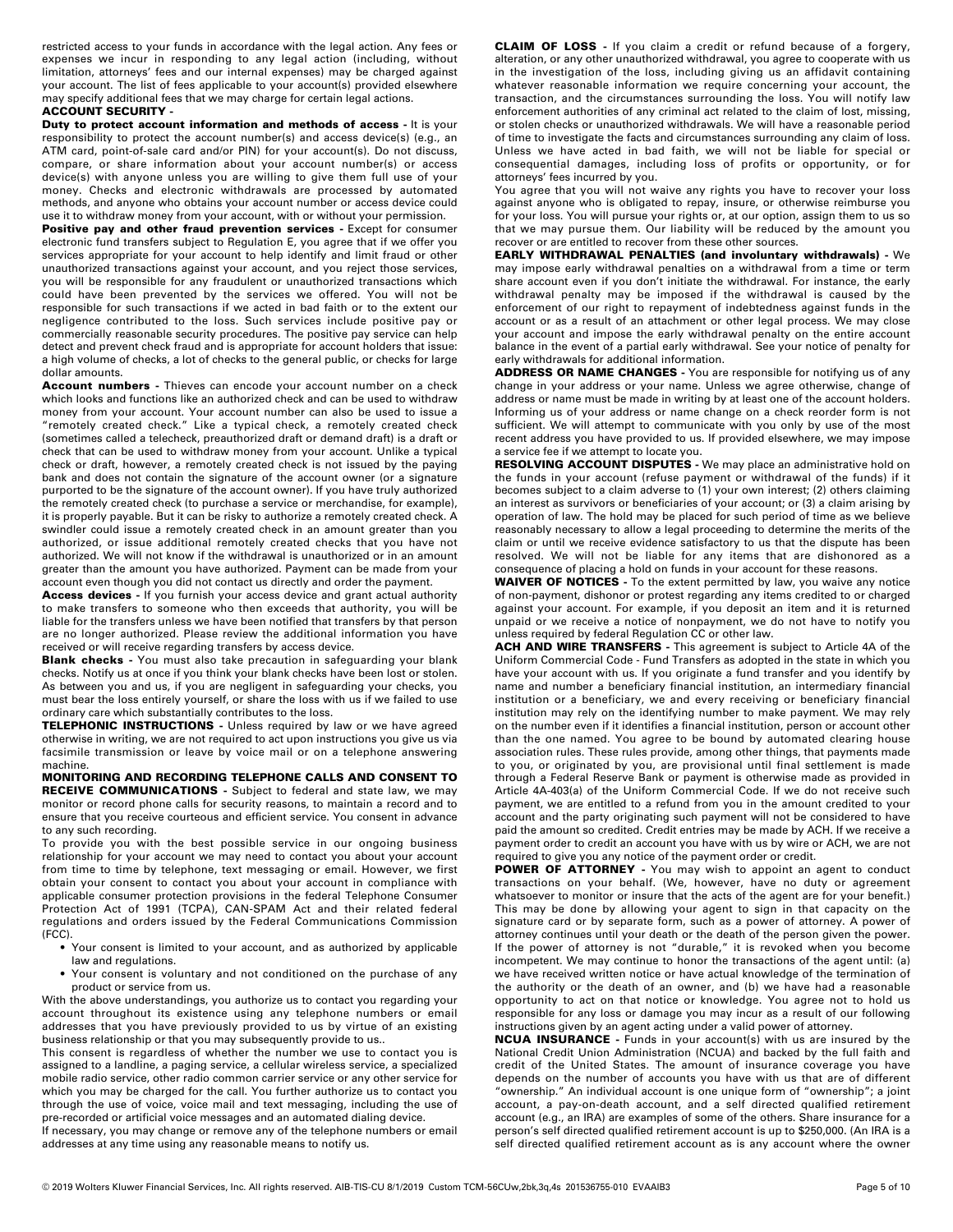decides where and how to invest the balance.) Funds are insured to \$250,000 per depositor for the total of funds combined in all of your other insured accounts with us. If you want a more detailed explanation or additional information, you may ask us or contact the NCUA. You can also visit the NCUA website at www.ncua.gov and click on the Share Insurance link. The link includes detailed contact information as well as a share insurance estimator.

**UNCLAIMED PROPERTY -** The law establishes procedures under which unclaimed property must be surrendered to the state. (We may have our own rules regarding dormant accounts, and if we charge a fee for dormant accounts it will be disclosed to you elsewhere.) Generally, the funds in your account are considered unclaimed if you have not had any activity or communication with us regarding your account over a period of years. Ask us if you want further information about the period of time or type of activity that will prevent your account from being unclaimed. If your funds are surrendered to the state, you may be able to reclaim them, but your claim must be presented to the state. Once your funds are surrendered, we no longer have any liability or responsibility with respect to the funds.

**UTMA ACCOUNTS -** Under the Uniform Transfers to Minors Act, the funds in the account are owned by the child who has unconditional use of the account when he or she reaches the age of majority. Before that time, the account may be accessed only by the custodian (or successor custodian), and the funds must be used for the benefit of the child. We, however, have no duty or agreement whatsoever to monitor or insure that the acts of the custodian (or successor custodian) are for the child's benefit. We are not responsible to monitor age or eligibility for an UTMA account, even though our records may include the minor's date of birth. It is the custodian's responsibility to properly distribute the funds in the account upon the minor's death or attainment of the age of majority. For this type of account, the child's SSN/TIN is used for the Backup Withholding Certification.

**CASH TRANSACTION REPORTING -** To help law enforcement agencies detect illegal activities, the law requires all financial institutions to gather and report information on some types of cash transactions. If the information we need to complete the report is not provided, we are required to refuse to handle the transaction. If you have any questions regarding these rules, please contact your local Internal Revenue Service office.

**BACKUP WITHHOLDING/TIN CERTIFICATION - Federal tax law requires us** to report interest payments we make to you of \$10 or more in a year, and to include your taxpayer identification number (TIN) on the report (the taxpayer identification number is your social security number if you are an individual). Interest includes dividends, interest and bonus payments for purposes of this rule. Therefore, we require you to provide us with your TIN and to certify that it is correct. In some circumstances, federal law requires us to withhold and pay to the IRS a percentage of the interest that is earned on funds in your accounts. This is known as backup withholding. We will not have to withhold interest payments when you open your account if you certify your TIN and certify that you are not subject to backup withholding due to underreporting of interest. (There are special rules if you do not have a TIN but have applied for one, if you are a foreign person, or if you are exempt from the reporting requirements.) We may subsequently be required to begin backup withholding if the IRS informs us that you supplied an incorrect TIN or that you underreported your interest income.

**CHANGING ACCOUNT PRODUCTS -** We may change your account to another product offered by us at any time by giving you notice that your account will be changed to another product on a specified date. If your account is a time account, the change will not occur before the next maturity date of your account. If you do not close your account before the date specified in the notice, we may change your account to that other product on the date specified in the notice.

**TRANSACTIONS BY MAIL -** You may deposit checks or drafts by mail. You should endorse the item being sent through the mail with the words "For Deposit Only" and should include your correct account number underneath to ensure the item is credited to the correct account. You should use the preencoded deposit slips found in your checkbook. If you do not use your deposit slip or provide us with instructions indicating how or where the item should be credited, we may apply it to any account or any loan balance you have with us or we may return the item to you. Receipts for such transactions will be mailed to you only if a self-addressed stamped envelope is provided. Following your deposit, examine your statement carefully or call us to ensure that we received the item. Do not send cash through the mail for deposit.

**CHECK STORAGE AND COPIES -** You agree that you will not receive your canceled checks. We will store your canceled checks or copies of them for a reasonable retention period. You may request copies from us in the manner we require.

**TRUNCATION, SUBSTITUTE CHECKS, AND OTHER CHECK IMAGES -** If you truncate an original check and create a substitute check, or other paper or electronic image of the original check, you warrant that no one will be asked to make payment on the original check, a substitute check or any other electronic or paper image, if the payment obligation relating to the original check has already been paid. You also warrant that any substitute check you create conforms to the legal requirements and generally accepted specifications for substitute checks. You agree to retain the original check in conformance with our internal policy for retaining original checks. You agree to indemnify us for any loss we may incur as a result of any truncated check transaction you initiate. We can refuse to accept substitute checks that have not previously been

warranted by a bank or other financial institution in conformance with the Check 21 Act. Unless specifically stated in a separate agreement between you and us, we do not have to accept any other electronic or paper image of an original check.

**REMOTELY CREATED CHECKS -** Like any standard check or draft, a remotely created check (sometimes called a telecheck, preauthorized draft or demand draft) is a check or draft that can be used to withdraw money from an account. Unlike a typical check or draft, however, a remotely created check is not issued by the paying bank and does not contain the signature of the account owner (or a signature purported to be the signature of the account owner). In place of a signature, the check usually has a statement that the owner authorized the check or has the owner's name typed or printed on the signature line.

You warrant and agree to the following for every remotely created check we receive from you for deposit or collection: (1) you have received express and verifiable authorization to create the check in the amount and to the payee that appears on the check; (2) you will maintain proof of the authorization for at least 2 years from the date of the authorization, and supply us the proof if we ask; and (3) if a check is returned you owe us the amount of the check, regardless of when the check is returned. We may take funds from your account to pay the amount you owe us, and if there are insufficient funds in your account, you still owe us the remaining balance.

**UNLAWFUL INTERNET GAMBLING NOTICE -** Restricted transactions as defined in Federal Reserve Regulation GG are prohibited from being processed through this account or relationship. Restricted transactions generally include, but are not limited to, those in which credit, electronic fund transfers, checks, or drafts are knowingly accepted by gambling businesses in connection with the participation by others in unlawful Internet gambling.

**INTERNATIONAL ACH TRANSACTIONS -** Financial institutions are required by law to scrutinize or verify any international ACH transaction (IAT) that they receive against the Specially Designated Nationals (SDN) list of the Office of Foreign Assets Control (OFAC). This action may, from time to time, cause us to temporarily suspend processing of an IAT and potentially affect the settlement and/or availability of such payments.

**FUNDS TRANSFERS -** The terms used in this section have the meaning given to them in Article 4A of the Uniform Commercial Code - Funds Transfers (UCC 4A). This section will generally not apply to you if you are a consumer. However, even if you are a consumer, this section will apply to that part of any funds transfer that is conducted by Fedwire. This section is subject to UCC 4A as adopted in the state in which you have your deposit with us. This agreement is also subject to all clearing house association rules, rules of the Board of Governors of the Federal Reserve System and their operating circulars. If any part of this agreement is determined to be unenforceable, the rest of the agreement remains effective. This agreement controls funds transfers unless supplemented or amended in a separate written agreement signed by us. This agreement does not apply to a funds transfer if any part of the transfer is governed by the Electronic Fund Transfer Act of 1978 (EFTA), except this agreement does apply to a funds transfer that is a remittance transfer as defined in EFTA unless the remittance transfer is an electronic fund transfer as defined in EFTA.

**Funds transfer -** A funds transfer is the transaction or series of transactions that begin with the originator's payment order, made for the purpose of making payment to the beneficiary of the order. A funds transfer is completed by the acceptance by the beneficiary's bank of a payment order for the benefit of the beneficiary of the originator's order. You may give us a payment order orally, electronically, or in writing, but your order cannot state any condition to payment to the beneficiary other than the time of payment. Credit entries may be made by ACH.

**Authorized account -** An authorized account is a deposit or share account you have with us that you have designated as a source of payment of payment orders you issue to us. If you have not designated an authorized account, any account you have with us is an authorized account to the extent that payment of the payment order is not inconsistent with the use of the account.

**Acceptance of your payment order -** We are not obligated to accept any payment order that you give us, although we normally will accept your payment order if you have a withdrawable credit in an authorized account sufficient to cover the order. If we do not execute your payment order, but give you notice of our rejection of your payment order after the execution date or give you no notice, we are not liable to pay you as restitution any interest on a withdrawable credit in a non-interest-bearing account.

**Cutoff time -** If we do not receive your payment order or communication canceling or amending a payment order before our cutoff time on a funds transfer day for that type of order or communication, the order or communication will be deemed to be received at the opening of our next funds transfer business day.

Payment of your order - If we accept a payment order you give us, we may receive payment by automatically deducting from any authorized account the amount of the payment order plus the amount of any expenses and charges for our services in execution of your payment order. We are entitled to payment on the payment or execution date. Unless your payment order specifies otherwise, the payment or execution date is the funds transfer date we receive the payment order. The funds transfer is completed upon acceptance by the beneficiary's bank. Your obligation to pay your payment order is excused if the funds transfer is not completed, but you are still responsible to pay us any expenses and charges for our services. However, if you told us to route the funds transfer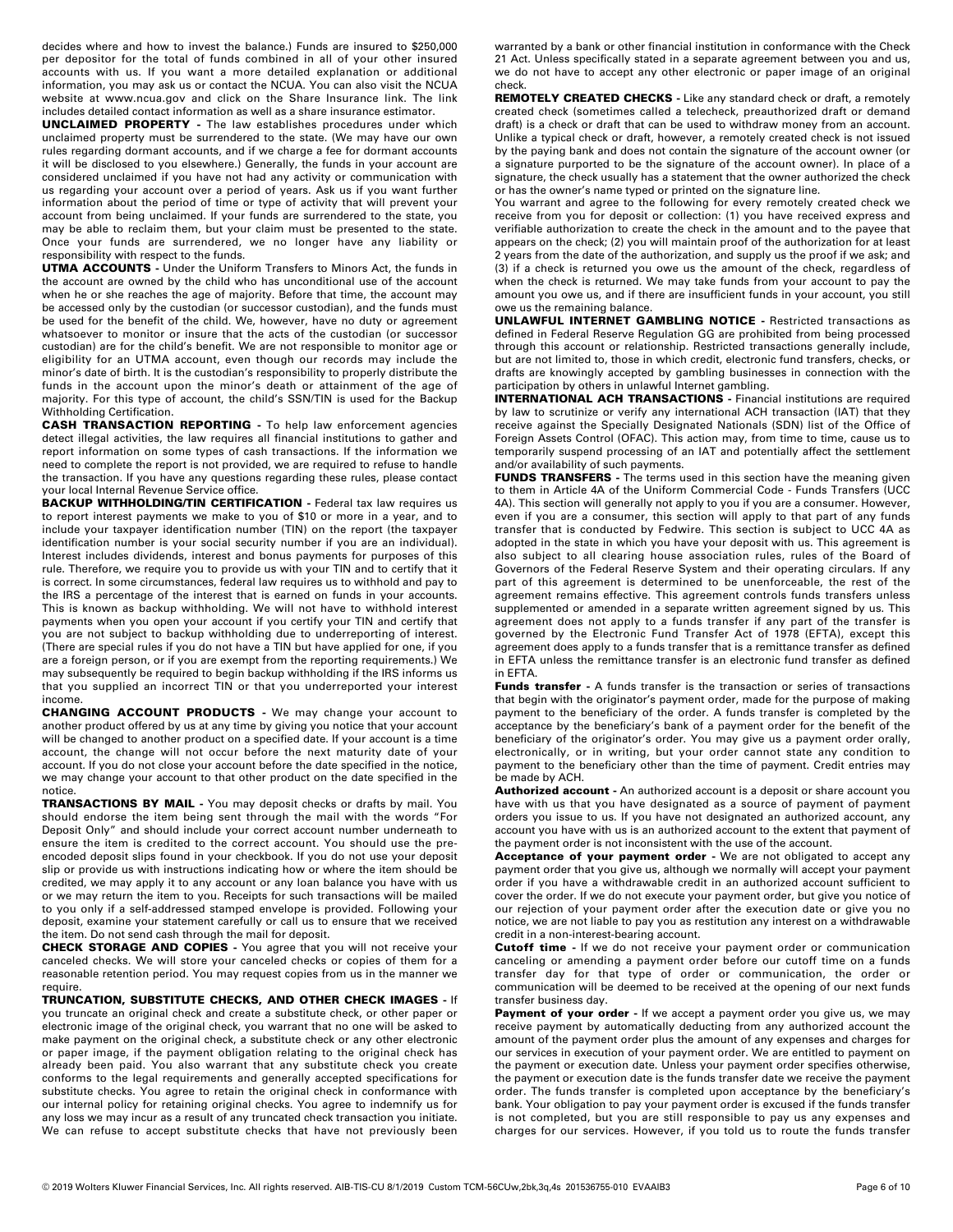through an intermediate bank, and we are unable to obtain a refund because the intermediate bank that you designated has suspended payments, then you are still obligated to pay us for the payment order. You will not be entitled to interest on any refund you receive because the beneficiary's bank does not accept the payment order.

**Security procedure** - As described more fully in a separate writing, the authenticity of a payment order or communication canceling or amending a payment order issued in your name as sender may be verified by a security procedure. You affirm that you have no circumstances which are relevant to the determination of a commercially reasonable security procedure unless those circumstances are expressly contained in a separate writing signed by us. You may choose from one or more security procedures that we have developed, or you may develop your own security procedure if it is acceptable to us. If you refuse a commercially reasonable security procedure that we have offered you, you agree that you will be bound by any payment order issued in your name, whether or not authorized, that we accept in good faith and in compliance with the security procedure you have chosen.

**Duty to report unauthorized or erroneous payment - You must exercise** ordinary care to determine that all payment orders or amendments to payment orders that we accept that are issued in your name are authorized, enforceable, in the correct amount, to the correct beneficiary, and not otherwise erroneous. If you discover (or with reasonable care should have discovered) an unauthorized, unenforceable, or erroneously executed payment order or amendment, you must exercise ordinary care to notify us of the relevant facts. The time you have to notify us will depend on the circumstances, but that time will not in any circumstance exceed 14 days from when you are notified of our acceptance or execution of the payment order or amendment or that your account was debited with respect to the order or amendment. If you do not provide us with timely notice you will not be entitled to interest on any refundable amount. If we can prove that you failed to perform either of these duties with respect to an erroneous payment and that we incurred a loss as a result of the failure, you are liable to us for the amount of the loss not exceeding the amount of your order.

**Identifying number -** If your payment order identifies an intermediate bank, beneficiary bank, or beneficiary by name and number, we and every receiving or beneficiary bank may rely upon the identifying number rather than the name to make payment, even if the number identifies an intermediate bank or person different than the bank or beneficiary identified by name. Neither we nor any receiving or beneficiary bank have any responsibility to determine whether the name and identifying number refer to the same financial institution or person.

**Record of oral or telephone orders -** You agree that we may, if we choose, record any oral or telephone payment order or communication of amendment or cancelation.

**Notice of credit -** If we receive a payment order to credit an account you have with us, we are not required to provide you with any notice of the payment order or the credit.

**Provisional credit -** You agree to be bound by the automated clearing house association operating rules that provide that payments made to you or originated by you by funds transfer through the automated clearing house system are provisional until final settlement is made through a Federal Reserve Bank or otherwise payment is made as provided in Article 4A-403(a) of the Uniform Commercial Code.

**Refund of credit -** You agree that if we do not receive payment of an amount credited to your account, we are entitled to a refund from you in the amount credited and the party originating such payment will not be considered to have paid the amount so credited.

**Amendment of funds transfer agreement -** From time to time we may amend any term of this agreement by giving you reasonable notice in writing. We may give notice to anyone who is authorized to send payment orders to us in your name, or to anyone who is authorized to accept service.

**Cancelation or amendment of payment order -** You may cancel or amend a payment order you give us only if we receive the communication of cancelation or amendment before our cutoff time and in time to have a reasonable opportunity to act on it before we accept the payment order. The communication of cancelation or amendment must be presented in conformity with the same security procedure that has been agreed to for payment orders.

**Intermediaries -** We are not liable for the actions of any intermediary, regardless of whether or not we selected the intermediary. We are not responsible for acts of God, outside agencies, or nonsalaried agents.

**Limit on liability -** You waive any claim you may have against us for consequential or special damages, including loss of profit arising out of a payment order or funds transfer, unless this waiver is prohibited by law. We are not responsible for attorney fees you might incur due to erroneous execution of payment order.

**Erroneous execution -** If we receive an order to pay you, and we erroneously pay you more than the amount of the payment order, we are entitled to recover from you the amount in excess of the amount of the payment order, regardless of whether you may have some claim to the excess amount against the originator of the order.

**Objection to payment -** If we give you a notice that reasonably identifies a payment order issued in your name as sender that we have accepted and received payment for, you cannot claim that we are not entitled to retain the payment unless you notify us of your objection to the payment within one year of our notice to you.

————————————————————————————————————

# **ELECTRONIC FUND TRANSFERS YOUR RIGHTS AND RESPONSIBILITIES**

Indicated below are types of Electronic Fund Transfers we are capable of handling, some of which may not apply to your account. Please read this disclosure carefully because it tells you your rights and obligations for the transactions listed. You should keep this notice for future reference.

**Electronic Fund Transfers Initiated By Third Parties.** You may authorize a third party to initiate electronic fund transfers between your account and the third party's account. These transfers to make or receive payment may be onetime occurrences or may recur as directed by you. These transfers may use the Automated Clearing House (ACH) or other payments network. Your authorization to the third party to make these transfers can occur in a number of ways. For example, your authorization to convert a check or draft to an electronic fund transfer or to electronically pay a returned check or draft charge can occur when a merchant provides you with notice and you go forward with the transaction (typically, at the point of purchase, a merchant will post a sign and print the notice on a receipt). In all cases, these third party transfers will require you to provide the third party with your account number and credit union information. This information can be found on your check or draft as well as on a deposit or withdrawal slip. Thus, you should only provide your credit union and account information (whether over the phone, the Internet, or via some other method) to trusted third parties whom you have authorized to initiate these electronic fund transfers. Examples of these transfers include, but are not limited to:

- **• Preauthorized credits.** You may make arrangements for certain direct deposits to be accepted into your share checking, regular share, or money management account(s).
- **• Preauthorized payments.** You may make arrangements to pay certain recurring bills from your share checking, regular share\*, or money management\* account(s).
- \*Subject to limitations see Truth-in-Savings Disclosure.
- **• Electronic check or draft conversion.** You may authorize a merchant or other payee to make a one-time electronic payment from your checking or share draft account using information from your check or draft to pay for purchases or pay bills.
- **• Electronic returned check or draft charge.** You may authorize a merchant or other payee to initiate an electronic funds transfer to collect a charge in the event a check or draft is returned for insufficient funds.

**Account24 Telephone Transfers - types of transfers -** You may access your account by telephone 24 hours a day, 7 days a week at 703-706-5172 or 1-800-296-8882 ext. 5172 using your personal identification number (PIN), a touch tone phone, and your account number(s), to:

- **•** transfer funds between share checking, regular share, loan or money management account(s)
- **•** make payments to share checking, regular share, loan or money management account(s)
- **•** get information about:
- **-** the account balance of share checking, regular share, loan or money management account(s)

**ATM Transfers - types of transfers, dollar limitations, and charges -** You may access your account(s) by ATM using your Visa® Debit Card and personal identification number (PIN), to:

- **•** make deposits to share checking, regular share or money management account(s) with a Visa® Debit Card
- **•** get cash withdrawals from share checking, regular share or money management account(s) with a Visa® Debit Card
	- **-** you may withdraw no more than \$810 per day
- **-** there can be a charge of \$2.00 per withdrawal at ATMs we do not own or operate
- **•** transfer funds between share checking, regular share, loan or money management account(s) with a Visa® Debit Card
- **•** transfer funds from line-of-credit to share account(s) with a Visa® Debit Card
- **•** make payments from share to loan account(s) with us
- **•** get information about:
- **-** the account balance of your share checking, regular share, loan, or money management account(s)
- **-** get cash advances from lines-of-credit

Some of these services may not be available at all terminals.

**Types of Visa® Debit Card Point-of-Sale Transactions -** You may access your share checking account to purchase goods (in person, online, or by phone), pay for services (in person, online, or by phone), get cash from a merchant, if the merchant permits, or from a participating financial institution, and do anything that a participating merchant will accept.

#### **Point-of-Sale Transactions - frequency and dollar limitations -** Using your card:

- **•** you may make no more than 20 transactions per day
- **-** there is a \$2,500 daily dollar limit for point-of-sale transactions when a P.I.N. is used, which also includes online purchases and purchases over the phone.

**Currency Conversion.** When you use your Visa® Debit Card at a merchant that settles in currency other than US dollars, the charge will be converted into the US dollar amount. The currency conversion rate used to determine the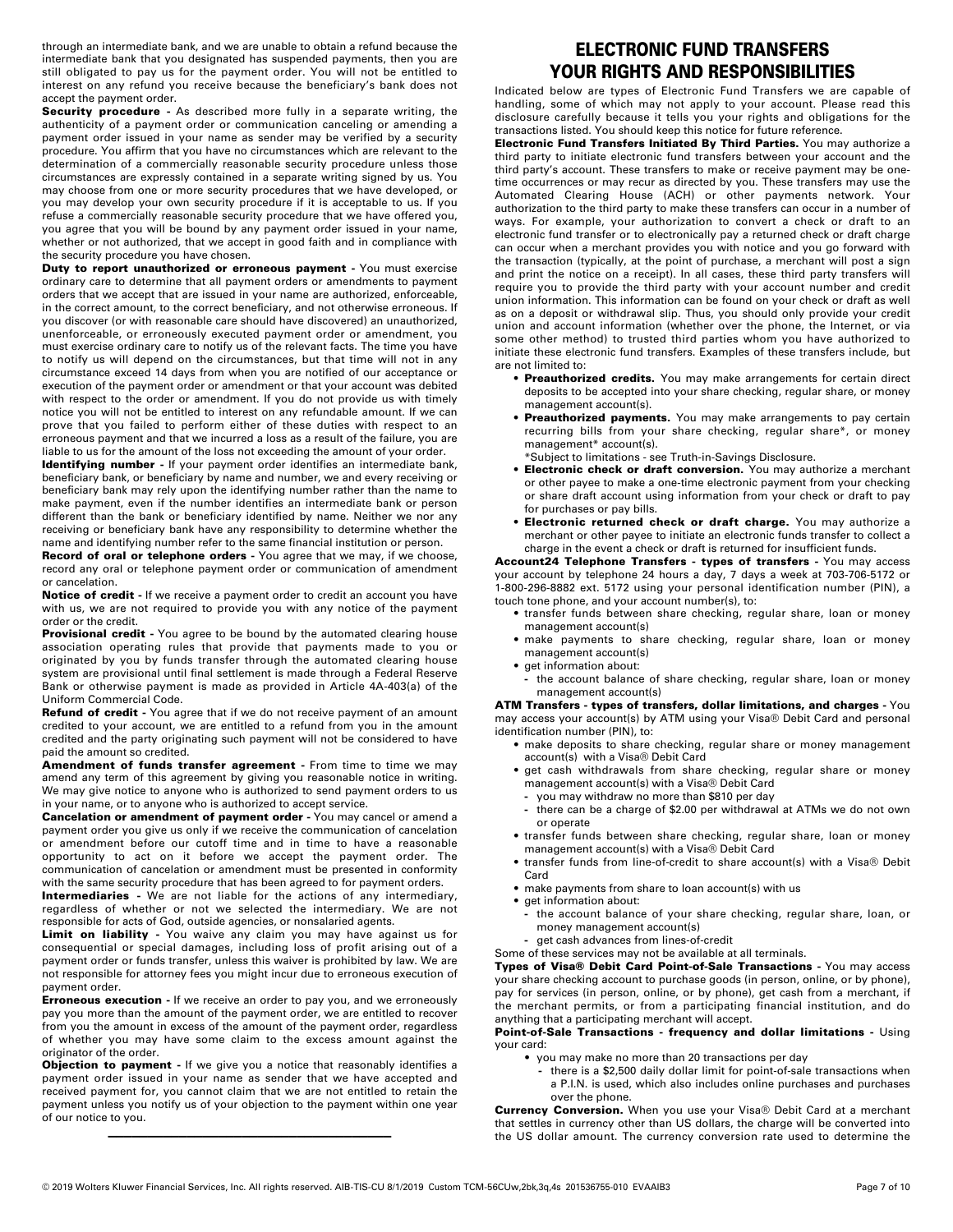transaction amount in US dollars is either a rate selected by Visa from the range of rates available in wholesale currency markets for the applicable central processing date, which rate may vary from the rate Visa itself receives, or the government-mandated rate in effect for the applicable central processing date. The conversion rate in effect on the processing date may differ from the rate in effect on the transaction date or posting date.

All Visa Debit Card transactions made in foreign countries and transactions made with a merchant located outside of the U.S. will be charged a fee of 1%. This fee will be reflected separately from the transaction amount on your statement. Transactions originating on U.S. military bases, embassies, consulates and territories may be excluded at the merchant's discretion.

**Advisory Against Illegal Use.** You agree not to use your card(s) for illegal gambling or other illegal purpose. Display of a payment card logo by, for example, an online merchant does not necessarily mean that transactions are lawful in all jurisdictions in which the cardholder may be located.

**Non-Visa Debit Transaction Processing.** We have enabled non-Visa debit transaction processing. This means you may use your Visa-branded debit card on a PIN-Debit Network\* (a non-Visa network) without using a PIN.

The provisions of your agreement with us relating only to Visa transactions are not applicable to non-Visa transactions. For example, the additional limits on liability (sometimes referred to as Visa's zero-liability program) and the streamlined error resolution procedures offered on Visa debit card transactions are not applicable to transactions processed on a PIN-Debit Network.

\*Visa Rules generally define *PIN-Debit Network* as a non-Visa debit network that typically authenticates transactions by use of a personal identification number (PIN) but that is not generally known for having a card program.

**SDFCU ONLINE Computer Transfers - types of transfers -** You may access your account(s) by computer using your personal identification number (PIN), your password, and internet access to sdfcu.org, to:

- **•** transfer funds between share checking, regular share, loan or money management accounts
- **•** make payments from share accounts to loan accounts with us
- **•** make payments from share checking to third parties (bill payment)
- **-** free to all active users
- **-** there is a monthly fee for inactive users, beginning after 60 days of inactivity (see fee schedule)
- **•** get information about your accounts
- **•** transfer funds to/from other financial institutions (fee applies)
	- **FEES**
- **•** We do not charge for direct deposits to any type of account.

**•** We do not charge for preauthorized payments from any type of account.

Except as indicated elsewhere, we do not charge for these electronic fund transfers. Refer to schedule of fees for fee amounts.

**ATM Operator/Network Fees.** When you use an ATM not owned by us, you may be charged a fee by the ATM operator or any network used (and you may be charged a fee for a balance inquiry even if you do not complete a fund transfer).

#### **DOCUMENTATION**

- **• Terminal Transfers.** You can get a receipt at the time you make any transfer to or from your account using an automated teller machine or point-of-sale terminal when the transfer is more than \$15.00. You may not get a receipt if the transfer is \$15.00 or less.
- **• Preauthorized Credits.** If you have arranged to have direct deposits made to your account at least once every 60 days from the same person or company, you can call us at 703-706-5000 or 1-800-296-8882 to find out whether or not the deposit has been made.
- **• Periodic Statements.** You will get a monthly account statement from us for your share checking, regular share and money management accounts when you have electronic fund transfers.

#### **PREAUTHORIZED PAYMENTS**

- **• Right to Stop Payment and Procedure for Doing So.** If you have told us in advance to make regular payments out of your account, you can stop any of these payments. Call or write us at the telephone number or address listed in this disclosure in time for us to receive your request 3 business days or more before the payment is scheduled to be made. If you call, we may also require you to put your request in writing and get it to us within 14 days after you call.
- **• Notice of Varying Amounts.** If these regular payments may vary in amount, the person you are going to pay will tell you, 10 days before each payment, when it will be made and how much it will be. (You may choose instead to get this notice only when the payment would differ by more than a certain amount from the previous payment, or when the amount would fall outside certain limits that you set.)
- **• Liability for Failure to Stop Payment of Preauthorized Transfer.** If you order us to stop one of these payments 3 business days or more before the transfer is scheduled, and we do not do so, we will be liable for your losses or damages.

#### **FINANCIAL INSTITUTION'S LIABILITY**

**Liability for Failure to Make Transfers.** If we do not complete a transfer to or from your account on time or in the correct amount according to our agreement with you, we will be liable for your losses or damages. However, there are some exceptions. We will not be liable, for instance:

(1) if, through no fault of ours, you do not have enough money in your account to make the transfer.

- (2) if you have an overdraft line and the transfer would go over the credit limit.
- (3) if the automated teller machine where you are making the transfer does not have enough cash.
- (4) if the terminal or system was not working properly and you knew about the breakdown when you started the transfer.
- (5) if circumstances beyond our control (such as fire or flood) prevent the transfer, despite reasonable precautions that we have taken.

## There may be other exceptions stated in our agreement with you.

## **CONFIDENTIALITY**

We will disclose information to third parties about your account or the transfers you make:

- (1) where it is necessary for completing transfers; or
- (2) in order to verify the existence and condition of your account for a third party, such as a credit bureau or merchant; or
- (3) in order to comply with government agency or court orders; or

#### (4) as explained in the separate Privacy Disclosure. **UNAUTHORIZED TRANSFERS**

## **(a) Consumer Liability.**

**•** Generally. Tell us AT ONCE if you believe your card and/or code has been lost or stolen, or if you believe that an electronic fund transfer has been made without your permission using information from your check or draft. Telephoning is the best way of keeping your possible losses down. You could lose all the money in your account (plus your maximum overdraft line of credit). If you tell us within 2 business days after you learn of the loss or theft of your card and/or code, you can lose no more than \$50 if someone used your card and/or code without your permission.

If you do NOT tell us within 2 business days after you learn of the loss or theft of your card and/or code, and we can prove we could have stopped someone from using your card and/or code without your permission if you had told us, you could lose as much as \$500.

Also, if your statement shows transfers that you did not make, including those made by card, code or other means, tell us at once. If you do not tell us within 60 days after the statement was mailed to you, you may not get back any money you lost after the 60 days if we can prove that we could have stopped someone from taking the money if you had told us in time.

If a good reason (such as a long trip or a hospital stay) kept you from telling us, we will extend the time periods.

**•** Additional Limit on Liability for Visa® Debit Card. Unless you have been negligent or have engaged in fraud, you will not be liable for any unauthorized transactions using your lost or stolen Visa® Debit Card. This additional limit on liability does not apply to ATM transactions outside of the U.S., to ATM transactions not sent over Visa or Plus networks, or to transactions using your Personal Identification Number which are not processed by VISA®. Visa is a registered trademark of Visa International Service Association.

**(b) Contact in event of unauthorized transfer.** If you believe your card and/or code has been lost or stolen, contact SDFCU at the number or address listed in this disclosure. You should also call the number or write to the address listed in this disclosure if you believe a transfer has been made using the information from your check or draft without your permission.

## **ERROR RESOLUTION NOTICE**

In case of errors or questions about your electronic transfers, call or write us at the telephone number or address listed in this disclosure, as soon as you can, if you think your statement or receipt is wrong or if you need more information about a transfer listed on the statement or receipt. We must hear from you no later than 60 days after we sent the FIRST statement on which the problem or error appeared.

- (1) Tell us your name and account number (if any).
- (2) Describe the error or the transfer you are unsure about, and explain as clearly as you can why you believe it is an error or why you need more information.
- (3) Tell us the dollar amount of the suspected error.

If you tell us orally, we may require that you send us your complaint or question in writing within 10 business days.

We will determine whether an error occurred within 10 business days (5 business days for Visa® Debit Card point-of-sale transactions processed by Visa and 20 business days if the transfer involved a new account) after we hear from you and will correct any error promptly. If we need more time, however, we may take up to 45 days (90 days if the transfer involved a new account, a point-ofsale transaction, or a foreign-initiated transfer) to investigate your complaint or question. If we decide to do this, we will credit your account within 10 business days (5 business days for Visa® Debit Card point-of-sale transactions processed by Visa and 20 business days if the transfer involved a new account) for the amount you think is in error, so that you will have the use of the money during the time it takes us to complete our investigation. If we ask you to put your complaint or question in writing and we do not receive it within 10 business days, we may not credit your account. Your account is considered a new account for the first 30 days after the first deposit is made, unless you already have an established account with us before this account is opened.

We will tell you the results within three business days after completing our investigation. If we decide that there was no error, we will send you a written explanation.

You may ask for copies of the documents that we used in our investigation.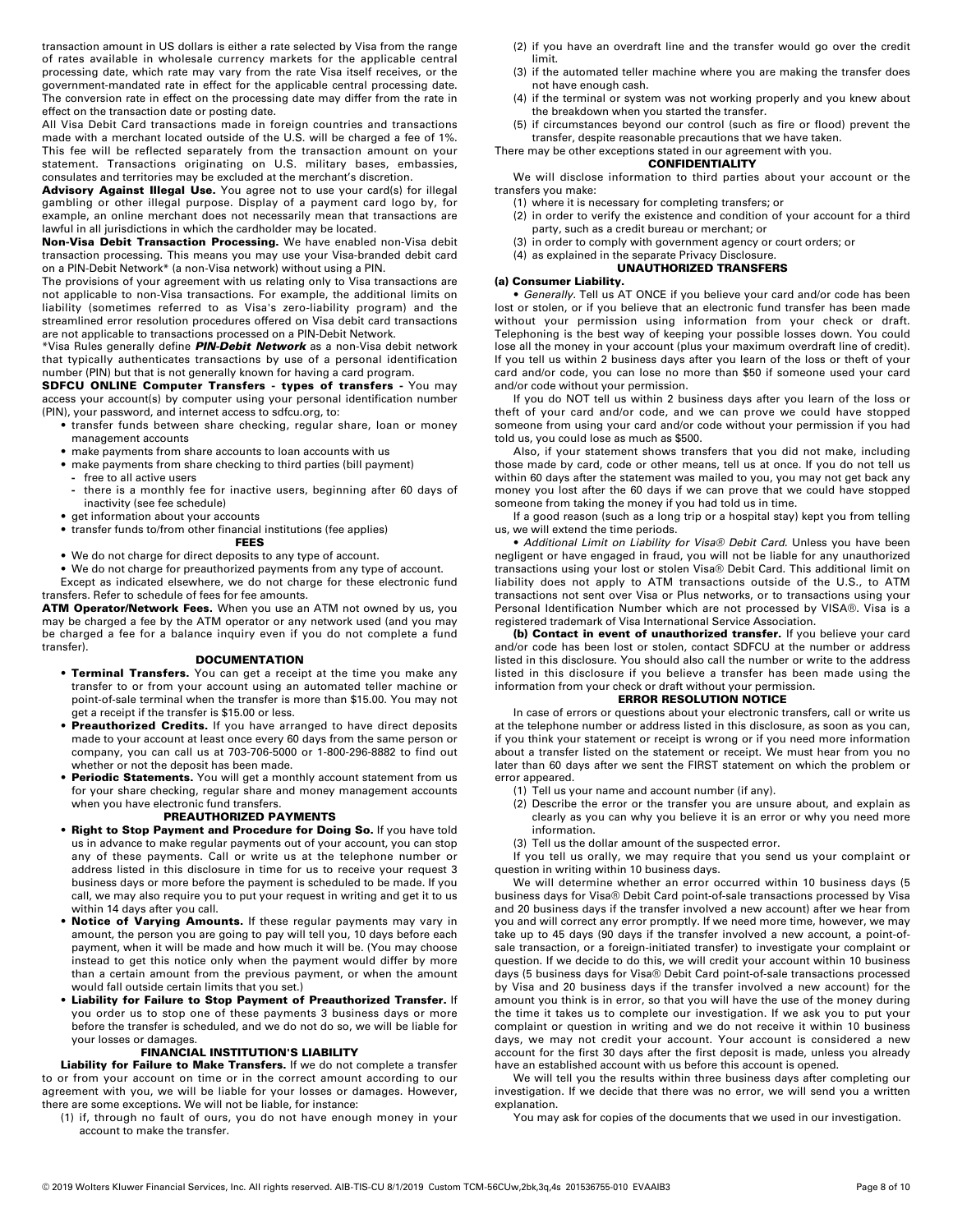STATE DEPARTMENT FEDERAL CREDIT UNION ATTENTION - CARD SERVICES 1630 KING STREET ALEXANDRIA, VA 22314-2745 Business Days: Monday through Friday Excluding Federal Holidays Phone: 703-706-5000 or 800-296-8882 MORE DETAILED INFORMATION IS AVAILABLE ON REQUEST

## ———————————————————————————————————— **NOTICE OF ATM/NIGHT DEPOSIT FACILITY USER PRECAUTIONS**

As with all financial transactions, please exercise discretion when using an automated teller machine (ATM) or night deposit facility. For your own safety, be careful. The following suggestions may be helpful.

- 1. Prepare for your transactions at home (for instance, by filling out a deposit slip) to minimize your time at the ATM or night deposit facility.
- 2. Mark each transaction in your account record, but not while at the ATM or night deposit facility. Always save your ATM receipts. Don't leave them at the ATM or night deposit facility because they may contain important account information.
- 3. Compare your records with the account statements you receive.
- 4. Don't lend your Visa® Debit Card to anyone.
- 5. Remember, do not leave your card at the ATM. Do not leave any documents at a night deposit facility.
- 6. Protect the secrecy of your Personal Identification Number (PIN). Protect your Visa® Debit Card as though it were cash. Don't tell anyone your PIN. Don't give anyone information regarding your Visa® Debit Card or PIN over the telephone. Never enter your PIN in any ATM that does not look genuine, has been modified, has a suspicious device attached, or is operating in a suspicious manner. Don't write your PIN where it can be discovered. For example, don't keep a note of your PIN in your wallet or purse.
- 7. Prevent others from seeing you enter your PIN by using your body to shield their view.
- 8. If you lose your Visa® Debit Card or if it is stolen, promptly notify us. You should consult the other disclosures you have received about electronic fund transfers for additional information about what to do if your card is lost or stolen.
- 9. When you make a transaction, be aware of your surroundings. Look out for suspicious activity near the ATM or night deposit facility, particularly if it is after sunset. At night, be sure that the facility (including the parking area and walkways) is well lighted. Consider having someone accompany you when you use the facility, especially after sunset. If you observe any problem, go to another ATM or night deposit facility.
- 10. Don't accept assistance from anyone you don't know when using an ATM or night deposit facility.
- 11. If you notice anything suspicious or if any other problem arises after you have begun an ATM transaction, you may want to cancel the transaction, pocket your card and leave. You might consider using another ATM or coming back later.
- 12. Don't display your cash; pocket it as soon as the ATM transaction is completed and count the cash later when you are in the safety of your own car, home, or other secure surrounding.
- 13. At a drive-up facility, make sure all the car doors are locked and all of the windows are rolled up, except the driver's window. Keep the engine running and remain alert to your surroundings.
- 14. We want the ATM and night deposit facility to be safe and convenient for you. Therefore, please tell us if you know of any problem with a facility. For instance, let us know if a light is not working or there is any damage to a facility. Please report any suspicious activity or crimes to both the operator of the facility and the local law enforcement officials immediately.

## ———————————————————————————————————— **YOUR ABILITY TO WITHDRAW FUNDS**

#### This policy statement applies to all accounts.

Our general policy is to make funds from checks under \$1000 available to you on the day we receive your deposit; however, as detailed below, funds availability is dependent on many factors. Electronic direct deposits will be available on the day we receive the deposit. Cash, wire transfers, and some specified check deposits that are not credited the same day will also be available before the second business day, as detailed below. Once the funds are available, you can withdraw them in cash and we will use the funds to pay checks that you have written. All deposits can be held subject to verification of originating parties. If your funds are held, they will be subject to the availability schedule below.

Please remember that even after we have made funds available to you, and you have withdrawn the funds, you are still responsible for checks you deposit that are returned to us unpaid and for any other problems involving your deposit.

For determining the availability of your deposits, every day is a business day, except Saturdays, Sundays, and federal holidays. If you make a deposit before closing on a business day that we are open, we will consider that day to

be the day of your deposit. However, if you make a deposit after closing or on a day we are not open, we will consider that the deposit was made on the next business day we are open.

If you make a deposit at an ATM before 2:30 P.M. on a business day that we are open, we will consider that day to be the day of your deposit. However, if you make a deposit at an ATM after 2:30 P.M. or on a day we are not open, we will consider that the deposit was made on the next business day we are open.

### **Same-Day Availability**

Funds from electronic direct deposits to your account and check deposits under \$1,000.00 made in person to one of our employees will be available on the day we receive the deposit.

## **Next-Day Availability**

Funds from the following deposits are available on the first business day after the day of your deposit:

U.S. Treasury checks that are payable to you.

Wire transfers.

Checks drawn on State Department Federal Credit Union.

If you make the deposit in person to one of our employees, funds from the following deposits are also available on the first business day after the day of your deposit:

Cash.

State and local government checks that are payable to you.

Cashier's, certified, and teller's checks that are payable to you.

Federal Reserve Bank checks, Federal Home Loan Bank checks, and postal money orders, if these items are payable to you.

If you do not make your deposit in person to one of our employees (for example, if you mail the deposit), funds from these deposits will be available on the second business day after the day we receive your deposit.

#### **Other Check Deposits Subject to Second-Day Availability**

The first \$225 from a deposit of checks not eligible for next-day availability will be available on the first business day after the day of your deposit. The remaining funds will be available on the second business day after the day of your deposit.

For example, if you deposit a check of \$1,500 on a Monday, \$225 of the deposit is available on Tuesday. The remaining \$1,275 is available on Wednesday.

#### **LONGER DELAYS MAY APPLY**

Funds you deposit by check may be delayed for a longer period under the following circumstances:

We believe a check you deposit will not be paid.

You deposit checks totaling more than \$5,525 on any one day.

You redeposit a check that has been returned unpaid.

You have overdrawn your account repeatedly in the last six months.

There is an emergency, such as failure of computer or communications equipment.

We will notify you if we delay your ability to withdraw funds for any of these reasons, and we will tell you when the funds will be available. They will generally be available no later than the seventh business day after the day of your deposit.

#### **SPECIAL RULES FOR NEW ACCOUNTS**

If you are a new member, the following special rules will apply during the first 30 days your account is open.

Funds from electronic direct deposits to your account will be available on the day we receive the deposit. Funds from deposits of cash, wire transfers, and the first \$5,525 of a day's total deposits of cashier's, certified, teller's, traveler's, and federal, state and local government checks will be available on the first business day after the day of your deposit if the deposit meets certain conditions. For example, the checks must be payable to you (and you may have to use a special deposit slip). The excess over \$5,525 will be available on the ninth business day after the day of your deposit. If your deposit of these checks (other than a U.S. Treasury check) is not made in person to one of our employees, the first \$5,525 will not be available until the second business day after the day of your deposit.

Funds from all other check deposits will be available on the fifth business day after the day of your deposit. ————————————————————————————————————

## **TRUTH-IN-SAVINGS DISCLOSURE REGULAR SHARE ACCOUNT (NONTRANSFERABLE)**

#### **Rate Information:**

The dividend rate and annual percentage yield may change every month. We may change the dividend rate for your account as determined by the credit union board of directors.

**Compounding and Crediting -** Dividends will be compounded every month. Dividends will be credited to your account every month.

**Dividend Period -** For this account type, the dividend period is monthly. For example, the beginning date of the first dividend period of the calendar year is January 1, and the ending date of such dividend period is January 31. All other dividend periods follow this same pattern of dates. The dividend declaration date is the first day of the dividend period, and for the example above is January 1.

## **Minimum Balance Requirements:**

The minimum balance required to open this account is \$1.00.

You must maintain a minimum daily balance of \$1.00 in your account each day to obtain the disclosed annual percentage yield.